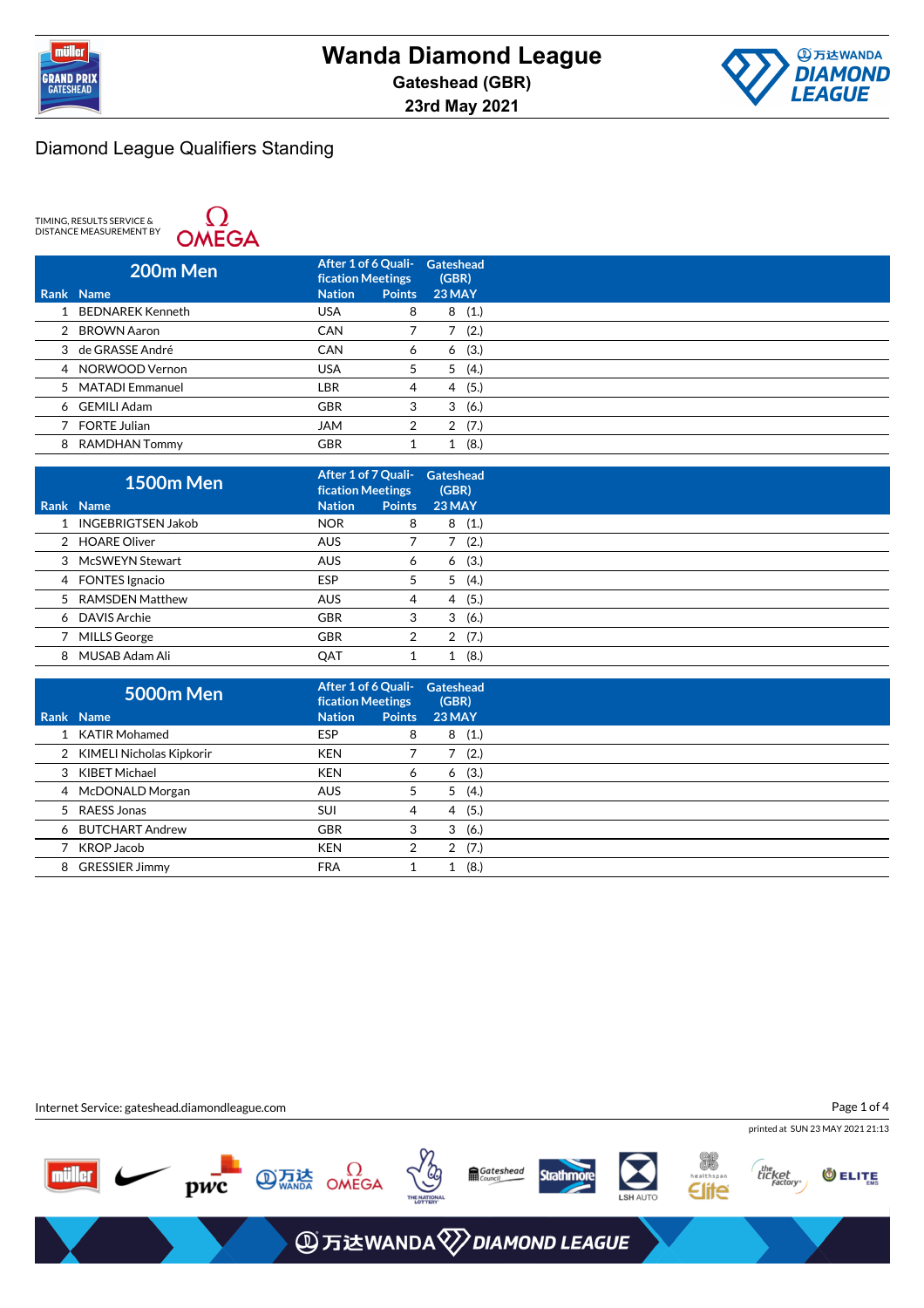



| 3000m Steeplechase Men  | After 1 of 5 Quali-<br><b>fication Meetings</b> |               | Gateshead<br>(GBR) |      |
|-------------------------|-------------------------------------------------|---------------|--------------------|------|
| Rank Name               | <b>Nation</b>                                   | <b>Points</b> | <b>23 MAY</b>      |      |
| 1 BOR Hillary           | <b>USA</b>                                      | 8             | 8                  | (1.) |
| 2 BETT Leonard Kipkemoi | <b>KEN</b>                                      |               |                    | (2.) |
| 3 BEDRANI Djilali       | <b>FRA</b>                                      | 6             | 6                  | (3.) |
| 4 PEARCE Mark           | <b>GBR</b>                                      | 5             | 5                  | (4.) |
| 5 ARCE Daniel           | <b>ESP</b>                                      | 4             | 4                  | (5.) |
| 6 HESSELBJERG Ole       | <b>DEN</b>                                      | 3             | 3                  | (6.) |
| KIBIWOT Abraham         | <b>KEN</b>                                      | 2             | 2                  | (7.) |
| 8 NORMAN Phil           | <b>GBR</b>                                      |               |                    | (8.) |

| <b>Pole Vault Men</b> | After 1 of 6 Quali- Gateshead<br><b>fication Meetings</b> |               | (GBR)     |
|-----------------------|-----------------------------------------------------------|---------------|-----------|
| Rank Name             | <b>Nation</b>                                             | <b>Points</b> | $23$ MAY  |
| KENDRICKS Sam         | USA                                                       | 8             | (1.)<br>8 |
| 2 DUPLANTIS Armand    | <b>SWE</b>                                                |               | (2)       |
| 3 COPPELL Harry       | <b>GBR</b>                                                | Ô             | (3.)<br>Ô |
| 4 WALSH Cole          | USA                                                       |               | (4)       |
| 5 BROEDERS Ben        | <b>BEL</b>                                                | 4             | (5.<br>4  |

| <b>Long Jump Men</b> | After 1 of 5 Quali-<br><b>fication Meetings</b> |               | Gateshead<br>(GBR) |  |
|----------------------|-------------------------------------------------|---------------|--------------------|--|
| Rank Name            | <b>Nation</b>                                   | <b>Points</b> | <b>23 MAY</b>      |  |
| 1 RANDAZZO Filippo   | ITA                                             | 8             | (1.)<br>8          |  |
| 2 CÁCERES Eusebio    | <b>ESP</b>                                      |               | (2.)               |  |
| 3 GAYLE Tajay        | <b>JAM</b>                                      | 6             | (3.)<br>6          |  |
| 4 JUŠKA Radek        | <b>CZE</b>                                      | 5             | (4.)<br>5          |  |
| 5 MONTLER Thobias    | <b>SWE</b>                                      | 4             | (5.)<br>4          |  |
| 6 PULLI Kristian     | <b>FIN</b>                                      | 3             | (6.)<br>3          |  |
| 7 BANIGO Reynold     | <b>GBR</b>                                      | 2             | (7.)<br>2          |  |
| 8 FRAYNE Henry       | <b>AUS</b>                                      |               | (8)                |  |

| <b>Javelin Throw Men</b> | After 1 of 4 Quali-<br><b>fication Meetings</b> |               | Gateshead<br>(GBR) |  |
|--------------------------|-------------------------------------------------|---------------|--------------------|--|
| Rank Name                | <b>Nation</b>                                   | <b>Points</b> | 23 MAY             |  |
| 1 KRUKOWSKI Marcin       | POL                                             | 8             | (1.)<br>8          |  |
| 2 WALCOTT Keshorn        | TTO                                             |               | (2.)               |  |
| 3 AMB Kim                | <b>SWE</b>                                      | 6             | (3.)<br>6          |  |
| 4 PETERS Anderson        | <b>GRN</b>                                      | 5             | (4.)<br>5          |  |
| 5 CAKŠS Gatis            | LAT                                             | 4             | (5.)<br>4          |  |
| 6 RIVASZ-TÓTH Norbert    | <b>HUN</b>                                      | 3             | (6.)<br>3          |  |
| <b>HUGHES Harry</b>      | <b>GBR</b>                                      |               | (7.)               |  |

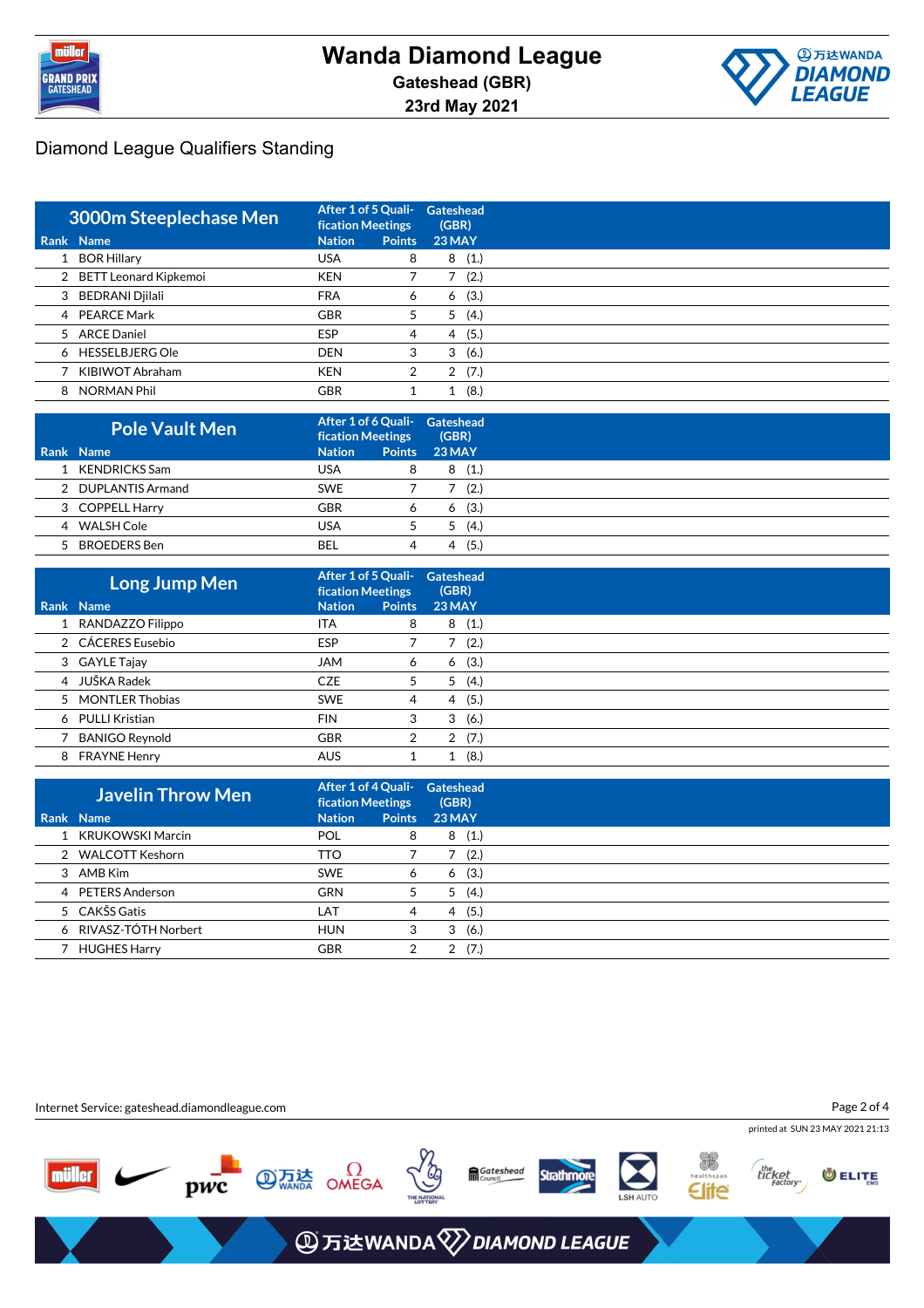



| 100m Women                | After 1 of 7 Quali-<br><b>fication Meetings</b> |               | Gateshead<br>(GBR) |
|---------------------------|-------------------------------------------------|---------------|--------------------|
| Rank Name                 | <b>Nation</b>                                   | <b>Points</b> | 23 MAY             |
| 1 ASHER-SMITH Dina        | <b>GBR</b>                                      | 8             | (1.)<br>8          |
| 2 RICHARDSON Sha'Carri    | <b>USA</b>                                      |               | (2.)               |
| 3 TA LOU Marie-Josée      | <b>CIV</b>                                      | 6             | (3.)<br>6          |
| 4 FRASER-PRYCE Shelly-Ann | <b>JAM</b>                                      | 5             | (4.)<br>5          |
| 5 OKAGBARE Blessing       | <b>NGR</b>                                      | 4             | (5.)<br>4          |
| 6 OLIVER Javianne         | <b>USA</b>                                      | 3             | (6.)<br>3          |
| <b>MORRISON Natasha</b>   | <b>JAM</b>                                      | 2             | (7.)<br>2          |
| 8 DEL PONTE Ajla          | <b>SUI</b>                                      |               | (8.)               |

|   | 400m Women                | After 1 of 6 Quali-<br><b>fication Meetings</b> |               | Gateshead<br>(GBR) |
|---|---------------------------|-------------------------------------------------|---------------|--------------------|
|   | Rank Name                 | <b>Nation</b>                                   | <b>Points</b> | <b>23 MAY</b>      |
|   | <b>ELLIS Kendall</b>      | <b>USA</b>                                      | 8             | (1.)<br>8          |
|   | 2 McPHERSON Stephenie Ann | <b>JAM</b>                                      |               | (2.)               |
|   | 3 KLAVER Lieke            | <b>NED</b>                                      | 6             | (3.)<br>6          |
|   | 4 WHITNEY Kaylin          | <b>USA</b>                                      | 5             | (4.)<br>5          |
|   | 5 WILLIAMS Hannah         | <b>GBR</b>                                      | 4             | (5.)<br>4          |
|   | 6 JACKSON Shericka        | <b>JAM</b>                                      | 3             | (6.)<br>3          |
|   | de WITTE Lisanne          | <b>NED</b>                                      | 2             | (7.)<br>2          |
| 8 | NIELSEN Laviai            | <b>GBR</b>                                      |               | (8)                |

| 1500m Women       | After 1 of 7 Quali-<br><b>fication Meetings</b> |               | Gateshead<br>(GBR) |
|-------------------|-------------------------------------------------|---------------|--------------------|
| Rank Name         | <b>Nation</b>                                   | <b>Points</b> | <b>23 MAY</b>      |
| 1 MUIR Laura      | <b>GBR</b>                                      | 8             | (1.)<br>8          |
| 2 ARAFI Rababe    | <b>MAR</b>                                      |               | (2.)               |
| 3 SNOWDEN Katie   | <b>GBR</b>                                      | 6             | (3.)<br>6          |
| 4 HEALY Sarah     | IRL                                             | 5             | (4.)<br>5          |
| 5 SABBATINI Gaia  | <b>ITA</b>                                      | 4             | (5.)<br>4          |
| 6 McCOLGAN Eilish | <b>GBR</b>                                      | 3             | (6.)<br>3          |
| NANYONDO Winnie   | <b>UGA</b>                                      | 2             | (7.)<br>2          |
| 8 TRACEY Adelle   | <b>GBR</b>                                      |               | (8.)               |

| <b>100m Hurdles Women</b> | After 1 of 6 Quali-<br><b>fication Meetings</b> |               | Gateshead<br>(GBR) |
|---------------------------|-------------------------------------------------|---------------|--------------------|
| Rank Name                 | <b>Nation</b>                                   | <b>Points</b> | $23$ MAY           |
| 1 SEMBER Cindy            | <b>GBR</b>                                      | 8             | (1.)<br>8          |
| 2 KOZÁK Luca              | <b>HUN</b>                                      |               | (2.)               |
| 3 BOGLIOLO Luminosa       | <b>ITA</b>                                      | 6             | (3.)<br>6          |
| 4 PORTER Tiffany          | <b>GBR</b>                                      | 5             | 5<br>(4.)          |
| 5 TAPPER Megan            | <b>JAM</b>                                      | 4             | (5.)<br>4          |
| 6 SEDNEY Zoë              | <b>NED</b>                                      | 3             | (6.)<br>3          |
| 7 SEYMOUR Pedrya          | <b>BAH</b>                                      | 2             | (7.)<br>2          |
| 8 VALETTE Laura           | <b>FRA</b>                                      |               | (8.)               |

Internet Service: gateshead.diamondleague.com Page 3 of 4printed at SUN 23 MAY 2021 21:13 **PWC WARE OMEGA** the<br>ticket<br>factory\* Gateshead müller **Strathmore** O ELITE Elite **④万达WANDA** 2DIAMOND LEAGUE